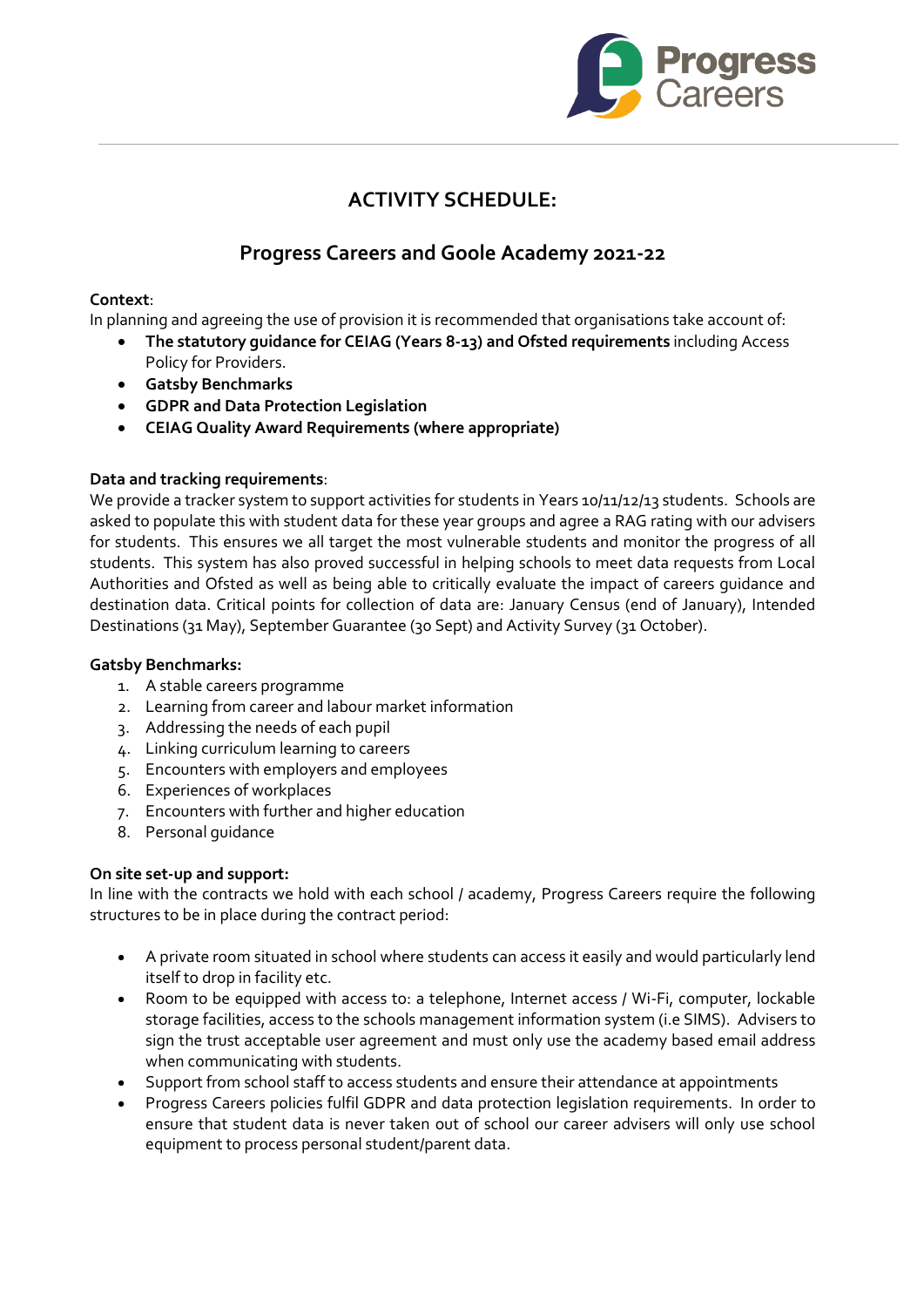

Schools/academies can purchase access to the **Progress Careers Schools Toolkit** which includes resources and curriculum materials. Schools/academies can print resources and use in multiple ways as long as they retain the Progress Careers brand.

### **Guidance Activities**:

In order to maximise resources for the benefit of all year groups and take account of the specific needs of targeted and vulnerable students' consideration should be given to innovative approaches such as the use of drop in and enrichment activities etc. We are also happy to discuss any development activity, which a school feels may benefit its students. In order to respond in a flexible and responsive manner, which meets student needs Progress Careers, will agree the use of Guidance days as follows:

- An average of 6 Careers Guidance interviews a day. Where a full Guidance interview is undertaken a Summary of Guidance will be saved on the school server system and an agreed process for providing a copy of this document to each student is to be established.
- At certain points in the year it may be appropriate to offer a mixture of full guidance interviews and checking interviews, which would be much shorter in length and clearly resulting in more interviews being undertaken in any one day. Shorter interviews may not result in the production of a full Summary of Guidance.
- If group sessions are conducted, every attempt will be made to provide personalised summaries of guidance for each student in attendance. Only in the event of large group sessions (over 10 students) would this not always be possible.
- Some days will be combined with drop in access and/or enrichment activity. The number of interviews undertaken will be reflected in other activities offered during one day.
- Follow-up and the monitoring and tracking of leavers destinations along with results services can take place outside term times.
- The tracker will be updated at the end of each day by the adviser.
- It is recommended that some time be reserved to support schools/academies with information support, displays, updating Progress Careers portal etc.
- Advisers will aim to secure the completion of feedback forms to collate student exit feedback after a full guidance intervention.

### **Evening Activities**

If requested as part of the overall contract, Progress Careers will provide an adviser to support and attend evening activities e.g. parents' evenings, enrichment etc. throughout the year. Schools are asked to provide a prominent position/ accommodation to maximise use of service and parental engagement and to promote the service available.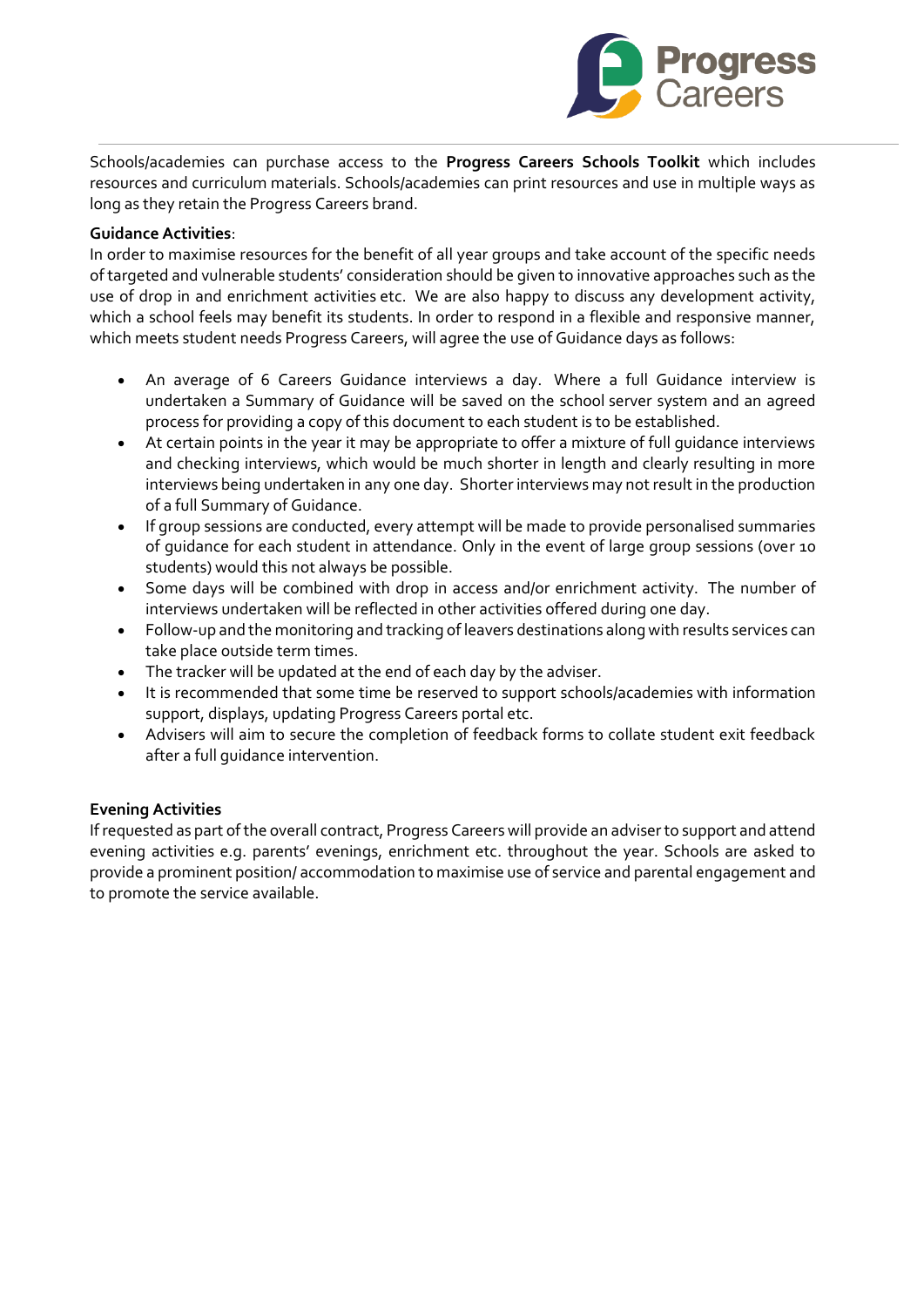

# **Activity Schedule: Progress Careers Ltd and Goole Academy**

### **2021/22 Academic year**

### Activity Schedule last updated on: 11/11/2021

Activity Schedule devised by: Paula Thompson (meeting with Jon Boulton & Zoe Bidmead)

Apologies from Jordan Whitlam

# **Guidance Activity Schedule (Sections 1, 2, 4, 6, 7)**

Total Number of days = 57 days

*NB If a school cancel a careers adviser at short notice the Company reserves the right to still charge for adviser time.*

| <b>Delivery Model</b>                           | <b>Advisers allocated</b>                                                                                          | <b>Total / Remaining</b> |
|-------------------------------------------------|--------------------------------------------------------------------------------------------------------------------|--------------------------|
| Face to face                                    | Suzanne Mason                                                                                                      | 57/49 (end Oct)          |
|                                                 |                                                                                                                    |                          |
|                                                 |                                                                                                                    |                          |
| Quality Award Activity Schedule (Section 3 & 7) |                                                                                                                    |                          |
| Total Number of days = 2 days                   |                                                                                                                    |                          |
| <b>Delivery Model</b>                           | <b>Consultant allocated</b>                                                                                        | <b>Total / Remaining</b> |
| Face to face / virtual                          | Carol James                                                                                                        | 2/2                      |
|                                                 |                                                                                                                    |                          |
|                                                 |                                                                                                                    |                          |
| Additional Activity Schedule (Section 5 & 7)    |                                                                                                                    |                          |
| Total Number of days = N/A days                 |                                                                                                                    |                          |
| time.                                           | NB If a school cancel a careers adviser at short notice the Company reserves the right to still charge for adviser |                          |
| <b>Delivery Model</b>                           | <b>Advisers allocated</b>                                                                                          | <b>Total / Remaining</b> |
|                                                 |                                                                                                                    |                          |
|                                                 |                                                                                                                    |                          |
|                                                 |                                                                                                                    |                          |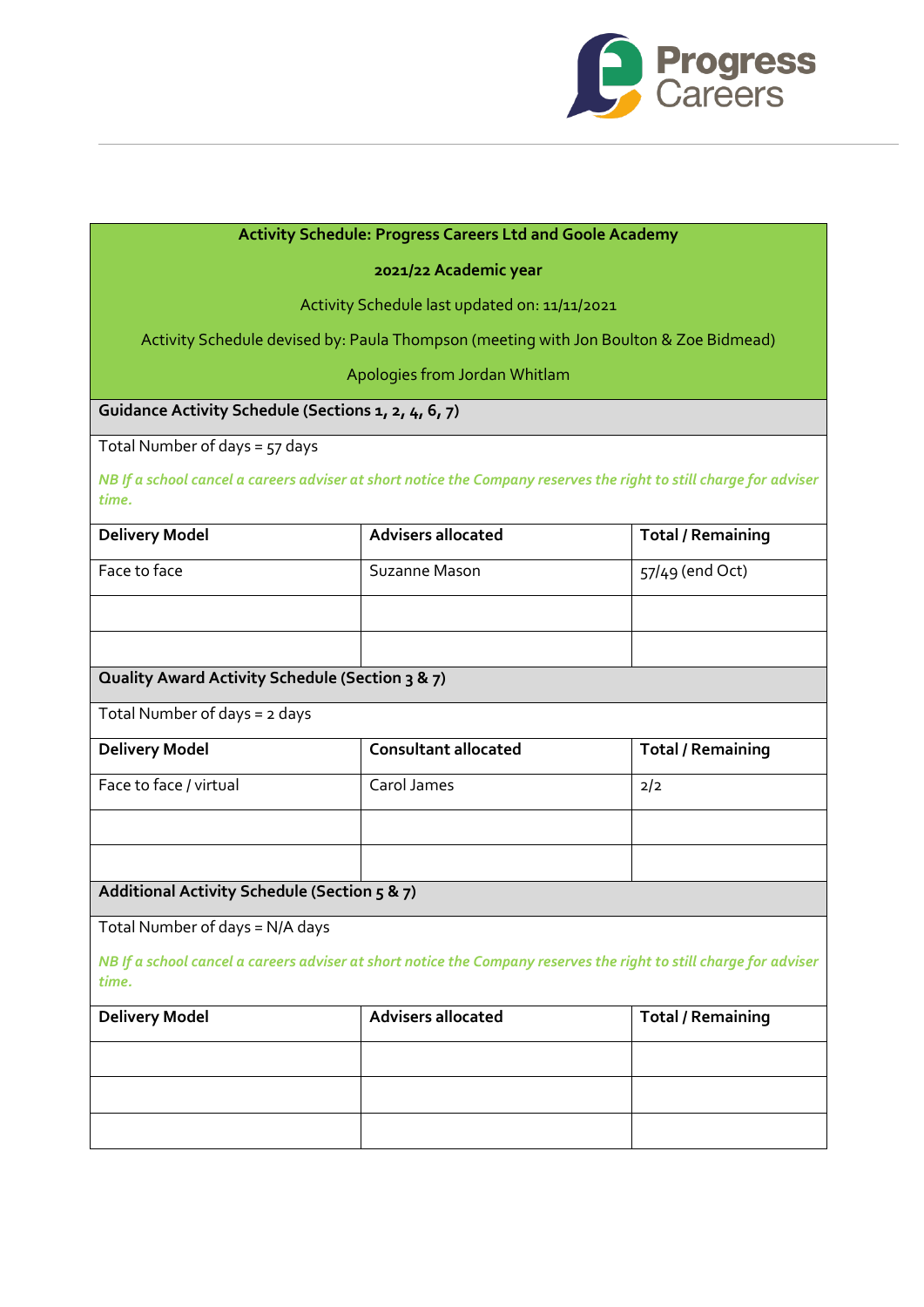

# **Section 1**

**Priority Activities 2021/22** *These priorities will be agreed at the start of the academic year and reviewed throughout the year*

| <b>Agreed Priorities</b>                          | <b>Review / Notes</b>                                                                                                                                                                                                                                                                                                                                                                                                               | Time Scale /<br><b>Responsibility</b> |
|---------------------------------------------------|-------------------------------------------------------------------------------------------------------------------------------------------------------------------------------------------------------------------------------------------------------------------------------------------------------------------------------------------------------------------------------------------------------------------------------------|---------------------------------------|
| <b>Destination Data</b>                           | There has been some confusion over the DfE<br>published destination data. The published data does<br>not match the data that we have recorded. In<br>preparation for an Ofsted inspection, JB is to<br>produce documentation / case studies to relate the<br>schools data which we believe to be more accurate.<br>PT to provide the 2021 data dashboard prior to<br>Christmas.<br>Praise given to SM for her relentless chasing of | PT (Dec'21)                           |
|                                                   | students and ensuring that they are engaged on the<br>right course.                                                                                                                                                                                                                                                                                                                                                                 |                                       |
| 1:1 appointments with Y11<br>students             | Assembly has been done, SM is very visible during<br>breaks and lunchtime and she is making strong<br>progress with student appointments. JB would like<br>to continue with the same method.                                                                                                                                                                                                                                        | SM (ongoing)                          |
| Student voice                                     | JB would like more students voice, especially around<br>applications and intentions.                                                                                                                                                                                                                                                                                                                                                | JW (start of Spring<br>term)          |
| Display boards / visibility<br>around the academy | JB would like all careers displays to be re-instated<br>around the academy now that bubbles are no longer<br>enforced. PT to re-send the link for the google drive.                                                                                                                                                                                                                                                                 | PT (Nov '21)                          |
| <b>Careers Fair</b>                               | JB would like a singular careers fair as opposed to<br>several career cafes this year. This is planned for<br>Spring and would like SM to support.                                                                                                                                                                                                                                                                                  |                                       |
| Ongoing support                                   | JB would potentially like to look at other ways that<br>SM can support the careers team. PT asked JB to<br>consider what it is that he would like SM to do for<br>further discussion. It was agreed that any additional<br>tasks would take time away from seeing students<br>and this needs to eb taken into consideration.                                                                                                        | JB / PT to discuss<br>further.        |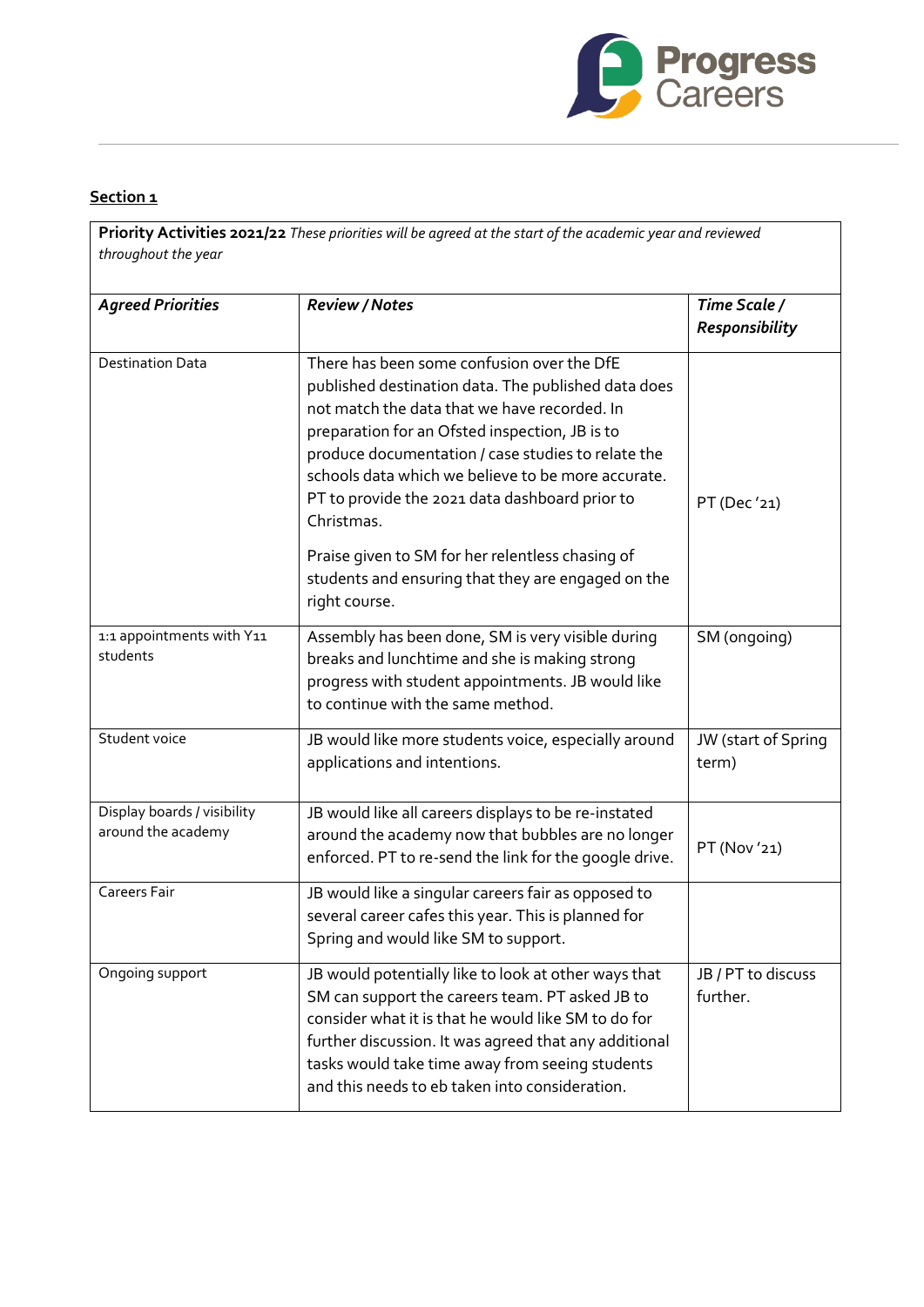

### **Section 2**

#### **Evening Activities: 5 parents evenings / enrichment / after school events**

Requirements:

- Prominent location, iPad internet access
- Activities: Drop-in and referral, information workshops
- Evaluation and Outcomes: Survey Monkey evaluation (parents), follow-up
- Risks and Mitigations: Staff capacity due to clashes, late notice.

| <b>Dates</b> | <b>Adviser Assigned</b> | <b>Details</b>                                                                              |
|--------------|-------------------------|---------------------------------------------------------------------------------------------|
| $-/-/20-$    |                         | It has been agreed to stay with the virtual<br>parents evening offer for this year. SM will |
| $-/-/20-$    |                         | host careers appointments on a sperate                                                      |
| $-/-/20-$    |                         | evening to the standard parents evenings,<br>with 10min slots. These will be scheduled      |
| $-/-/20-$    |                         | for Y9,10 & 11 initially. JB to confirm dates<br>with SM.                                   |
| $-/-/20-$    |                         |                                                                                             |

### **Section 3**

| <b>Quality Award Update / Progress:</b> |
|-----------------------------------------|
| <b>Requirements:</b>                    |
| . SLT lead, operational careers lead    |

- Activities: Support for quality improvement pre and post Quality Award assessment. On-going evaluation against standards and Gatsby benchmarks. Staff and governor development.
- Evaluation and Outcomes: Award status, annual evaluation, destination data.

**Risks / Mitigations:** Time allocated to development, change of SLT / Careers Lead, not fully embedded into whole school.

**School / Academy Commitment** (delete as appropriate)

Achieved / Working Towards / Not Part of Contract / Other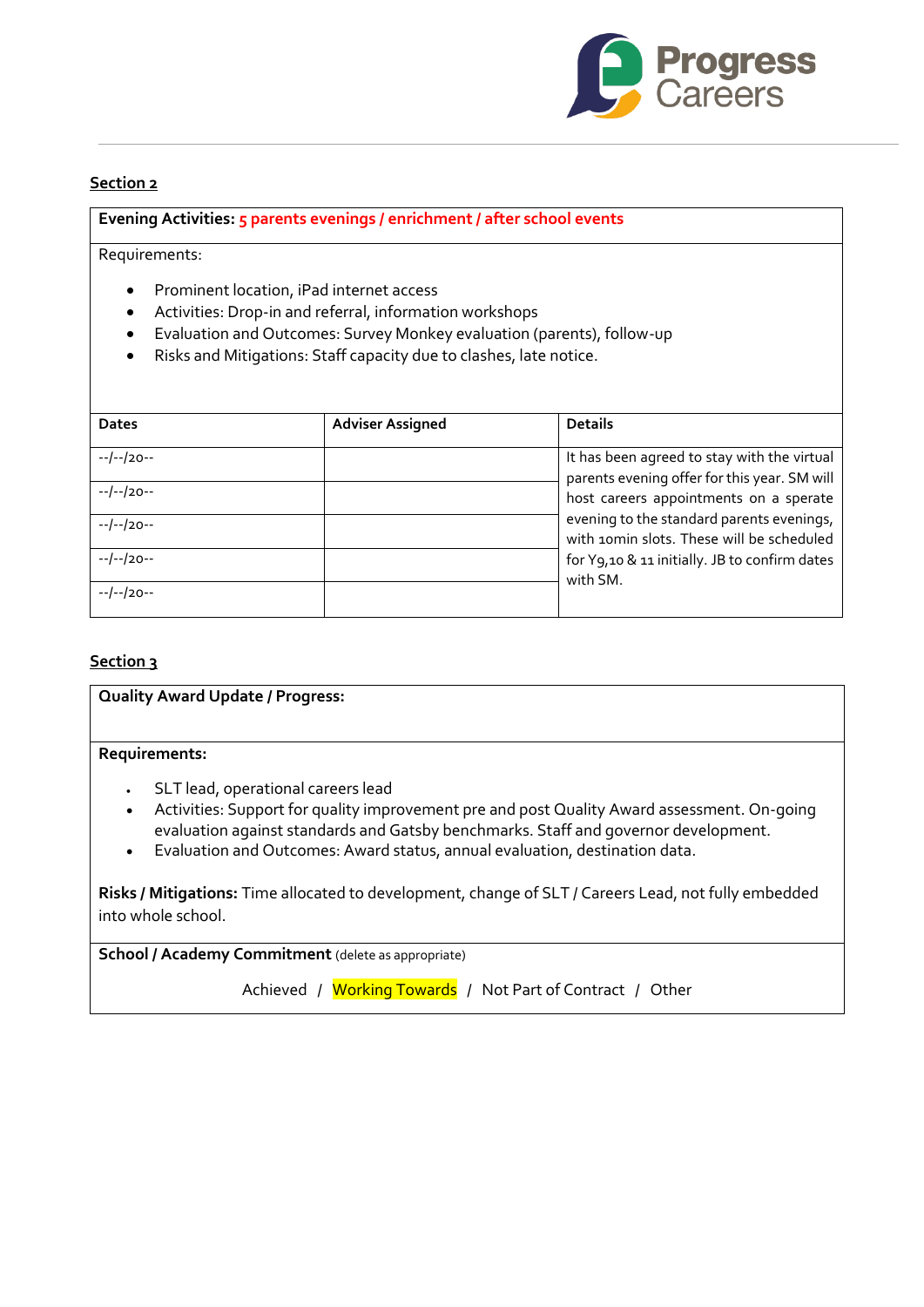

| Summary of agreed support / assessment points |                           |                           |  |
|-----------------------------------------------|---------------------------|---------------------------|--|
| Dates                                         | <b>Assigned Personnel</b> | Purpose / Focus / Outcome |  |
| --/--/20--                                    |                           |                           |  |
| --/--/20--                                    |                           |                           |  |

The academy committed to work towards the award in March 2020. Deadline for final assessment should have been March 2022 however a 6mth extension ahs been granted until Sept 2022.

Carol James has been supporting JB, initial assessment should take place imminently however JB is wanting to get all evidence up to date. ZB provided some supporting documentation to help with identification of areas of evidence.

## **Section 4**

## **Information and Resources**

*Below is a checklist of standard expectations / requirements. Please detail any additional requirements.*

|                                                                             | Tick $\checkmark$ |
|-----------------------------------------------------------------------------|-------------------|
| Website up to date and statutory quidance compliant                         |                   |
| Progress Careers schools toolkit available                                  | See section 1     |
| Progress Careers posters and displays prominent around the school / academy | See section 1     |
| Additional Information and resources requests:                              |                   |
|                                                                             |                   |

## **Section 5**

**Local Context:** *This section explores any specific parts of the programme linked to the local context of the academy.*

- **Local Authority Events**
- **Careers Hubs**
- **Local Chamber of Commerce**

| <b>Activity</b> | <b>Key Dates</b> | <b>Notes / Comments</b>                     |
|-----------------|------------------|---------------------------------------------|
| CEC             |                  | JW is leading on all work with CEC and will |
|                 |                  | provide update later in the year.           |
|                 |                  |                                             |
|                 |                  |                                             |
|                 |                  |                                             |